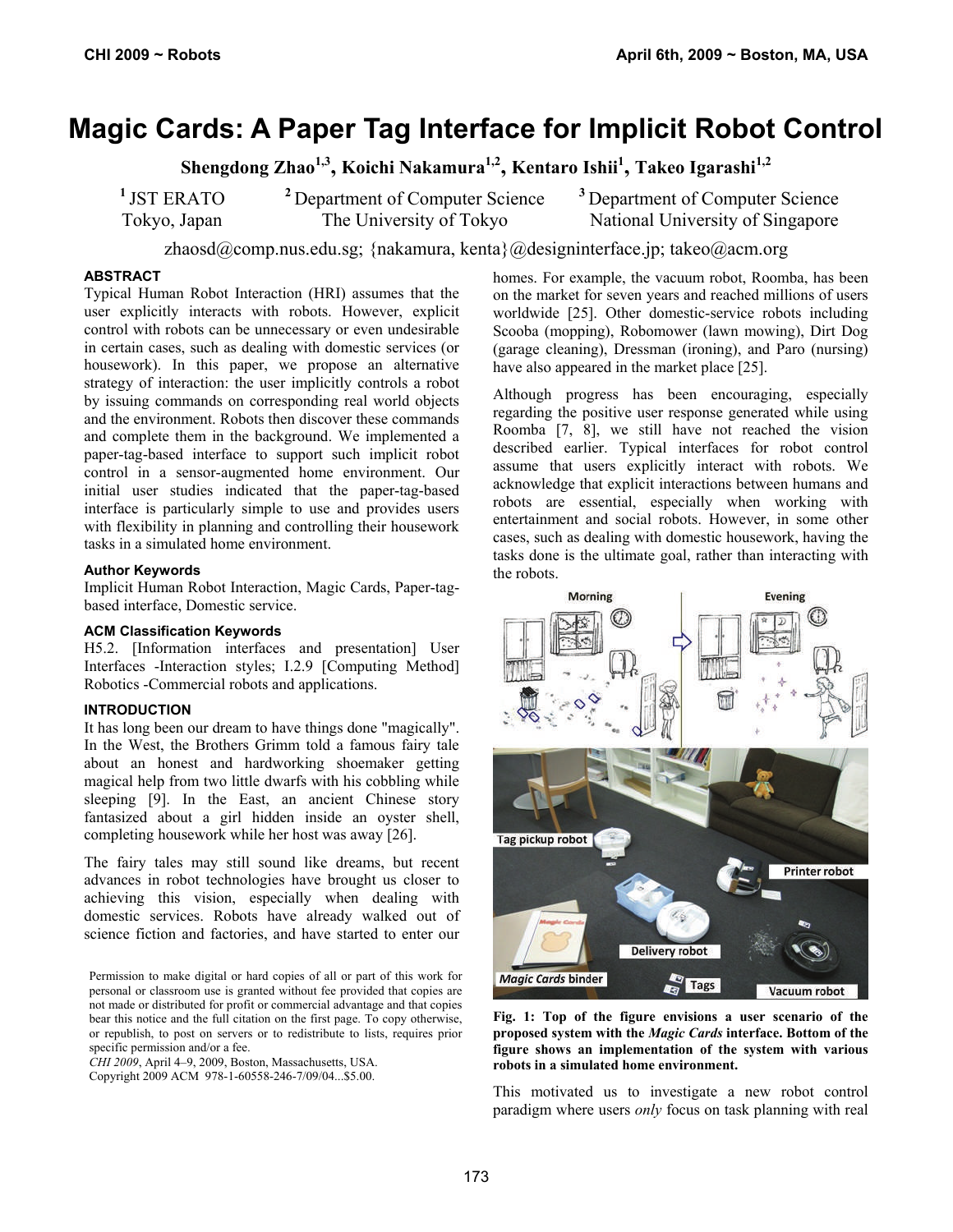world objects and the environment instead of interacting with robots. The planned tasks are later discovered and completed by robots in the background.



Explicit Robot Control

Implicit Robot Control

**Fig. 2: Explicit robot control (left) and implicit robot control (right). Users explicitly interact with robot in traditional HRI approaches. In contrast, users only focus on tasks while a robot works in background in our approach.** 

We envision several advantages of this new approach. First, it is simpler to only deal with "tasks". In traditional HRI approaches, the user would have needed to interact with both "robots" and "tasks", while in our approach, "tasks" is the only concern.

Second, compared to robot technology, daily housework tasks have a much longer history and are relatively stable. Less change is likely to happen to the nature of tasks. In contrast, robot technology is still immature and rapidly evolving. Interactive techniques designed for specific robots are more likely to become obsolete in the future. In other words, focusing on tasks can better *encapsulate* users from pursuing ever-changing technology, leaving the enabling technology to evolve in the background without any active involvement by users.

Third, our approach encourages asynchronous operation: users assign tasks and have them completed later. Many of us spend significant amounts of time at work, in school, or enjoying various activities outside our homes. Ideally, tasks can be completed while we are away, sleeping, or in a different room, which leads to *magical* experiences.

To explore the above vision, we designed a simple papertag-based programming interface to describe daily housework tasks such as vacuuming or delivering an object to a specific location. Users place paper tags on corresponding real-world objects and the environment to assign tasks. A vision based tracking system then detects users' instructions and controls the robot to complete these tasks in the background (Fig. 1). Paper tags are selected because they are tangible, simple to use, and "computerand screen-less", which allows the proposed solution to better reach the numerous housewives, elderly, and disabled users who are unfamiliar with (or even intimidated by) computers.

In our initial prototype, all robots are customized from iRobot Create and are currently only capable of completing tasks on the ground level; therefore, only limited types of tasks are supported. However, since the complexity of the system is hidden from users, our system can be easily

extended with more sophisticated robots which are capable of complex tasks in the future without much change to the *Magic Cards* interface. In the following sections, we first present several usage scenarios to provide an overview of how the system works from the users' point of view. We then describe the related work, followed by a detailed explanation of the paper-tag user interface, the overall system architecture and its implementation, and the results of the various user studies before concluding the paper.

#### **USAGE SCENARIO**

*Profile* • John and Mary are a working couple without children. During weekdays, John and Mary wake up early and leave for work at 7 am. In the evening, Mary usually arrives home around 6:30 pm while John does not return until 8 to 9 pm. Mary is responsible for most of the housework in their two-bedroom apartment. Maintenance tasks, such as vacuuming and trash management, are typically done during the weekdays while major cleaning is left to weekends.

*Setup* • Now, let us see how the robot housework system with an interface of *Magic Cards* can assist their lives. The installation process is handled by professionals and involves mounting cameras on the ceiling and setting up the software. Object tags are placed on certain objects Mary wants the system to uniquely identify and handle, such as trash bins. Finally, she receives a set of paper tags organized in a binder to give instructions to the system with a simple tutorial on how to use it.

*First day* • In the evening, the system is ready. Mary starts to use it to plan housework tasks for the next day. One task she wants done tomorrow is vacuuming, since the installation process left dust and dirt behind. To have the robots carry out the task, she places a "Vacuum this room" tag and a "Start at noon" tag in each of the two rooms. In addition, she needs the trash bin to be placed at the door before 8 am the following morning for pickup. However, since more trash will be produced in the morning, she does not want it to be moved now. She also wants the empty trash bin to be returned to the original location in the evening. To do that, she places a "Take me to 'destinations'" tag beside the trash bin, the "First destination" tag near the apartment door, and a "Start at 7:30 am" tag next to the deliver tag to specify the time for the act of delivery. The "Second destination" tag and a "Start at evening" tag are placed at the current location of the trash bin.

The next day, Mary goes to work at 7 am as usual, and when she returns home in the evening, she finds that the tags have been removed. The trash has been emptied and returned to its original location, and both rooms appear clean (Fig. 1).

*Another day* • One day, Mary is alone at home, plans to watch a movie in the living room, and she decides she wants the bedroom to be cleaned while she is watching the movie. She places a "Vacuum this room" and a "Do this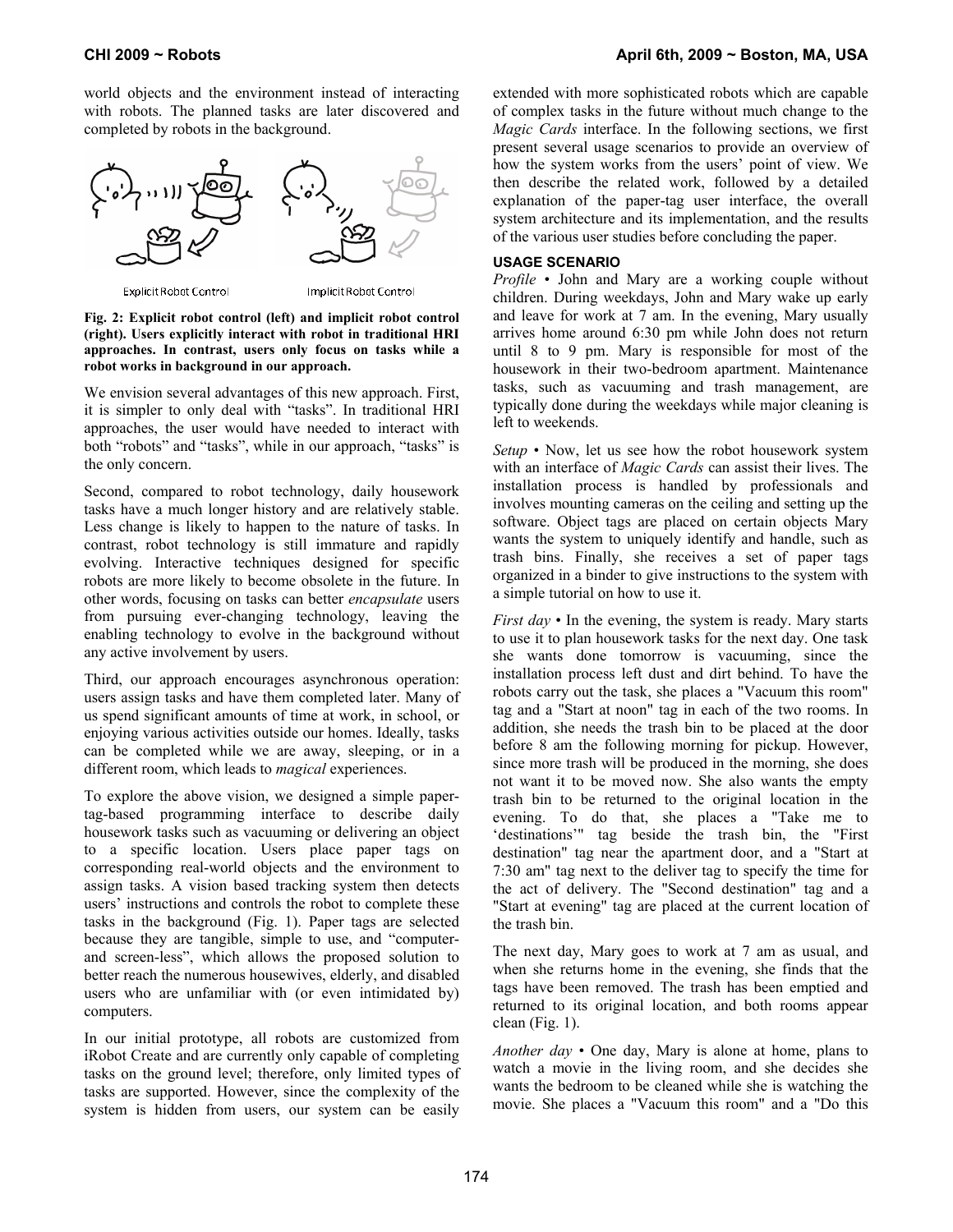first" tag beside it. She then places a "Mop this room" tag and a "Do this second" tag on the ground. There is one especially dirty spot in the bedroom, so she places a "Mop this location" tag at that spot to ensure that location will be cleaned multiple times. She also has an expensive vase near the corner of the room and she is afraid that the robot's movements may accidentally break it, so she places an "Avoid this object" tag next to it. Finally, she places a "Start activities now" tag on the floor, and starts to watch the movie in the other room (Fig. 3).



**Fig. 3: Visual illustration of user scenario for another day.** 

*Compound task* • Using the system for a while, Mary found some sets of tasks appeared repeatedly, which could be reused. To do that, after planning a set of tasks such as vacuuming first and then mopping, she places an additional "Memorize this set of tasks for future reuse" tag, and when these tasks are finished, a new "Memorized set of tasks" tag representing the combination of these tasks appears (this is produced automatically by a printer robot) and is ready to be reused for similar occasions in the future.

The above highlights the basic usage scenarios for our system and how it can improve people's lives. The most important aspect is that the system allows the robot's services to be fully controlled (what, when, and how the tasks are done) while the complexity of the system is hidden in the background. No menus, buttons, or even displays are needed. Placing paper tags at appropriate locations and housework will be done automatically.

### **RELATED WORK**

While our research lies in the area of HRI, our motivation was rooted in the fact that most of us spend significant amounts of time on housework. According to the National Survey of Families and Households, the average woman spends 28 hrs per week on housework while the average

man spends 18 [2]. Excessive housework also has various objectionable effects [11, 17]. To most people, housework is still a tedious necessity rather than an enjoyable pastime.

The emergence of domestic service robots, such as the vacuum robot (Roomba) and other types of robots from iRobot (www.iRobot.com), points to a start in solving this problem in the future. Various studies in the HRI community focusing on Roomba and domestic service robots [7, 8, 25] have pointed out the potential of these robots as well as the challenges of introducing them into our homes. However, "homes are not simply designed to accommodate service-robot technologies, rather, domesticservice robots need to be designed to 'artfully integrate' with structures and practices of the home" [8, 27], which motivated the approach we took.

Both conceptually and technologically, our approach was inspired by the vision and practices of several fields in Human Computer Interaction (HCI), including "Ubiquitous Computing" [28], "Augmented Reality" (e.g., [5, 13, 19]), Tangible User Interface (TUIs) [12], and various work on paper-based interfaces [10, 13, 20, 23, 29].

"Ubiquitous computing" (UbiComp) [28] envisions a paradigm of "calm" computing that pushes computers into the background and attempts to make them invisible, and has led to a tremendous amount of research on context aware and location aware computing (e.g., [18]) in recent years. Recently, efforts have been made to introduce UbiComp into the home environment (e.g., Georgia Tech's aware home [14]). Due to the special role of the home environment and housework nature of these tasks, we felt it was even more important to shift away from the traditional HRI approach where humans directly interact with robots and move robots and sensors into the background.

To accomplish this vision, we leveraged tools and results from the Augmented Reality (AR) community, which has a long history of integrating real-world environments with computational media. Several AR programming libraries, such as the open source package of ARToolkit [1] and robust marker technology (e.g., Rekimoto and Ayatsuka's CyberCode [19] and Fiala's ARTag [5]) allowed us to build a system to support the kind of interactive style.

In designing interaction with the system, we were inspired by work on TUIs [12], which uses rich physical affordance of real world objects to assist interaction. In particular, the extensive work on using paper as a computer interface [10, 13, 20, 23, 29] led us to use paper cards as our interactive media.

Two projects in particular have influenced our design of the overall system: Collaborage [16] and Zombie board [22] from Xerox PARC, which themselves have been inspired by the earlier work of Insight Lab [15] and BrightBoard [24]. These systems use vision technology to detect either paper tags or diagrams drawn in ink to control the system.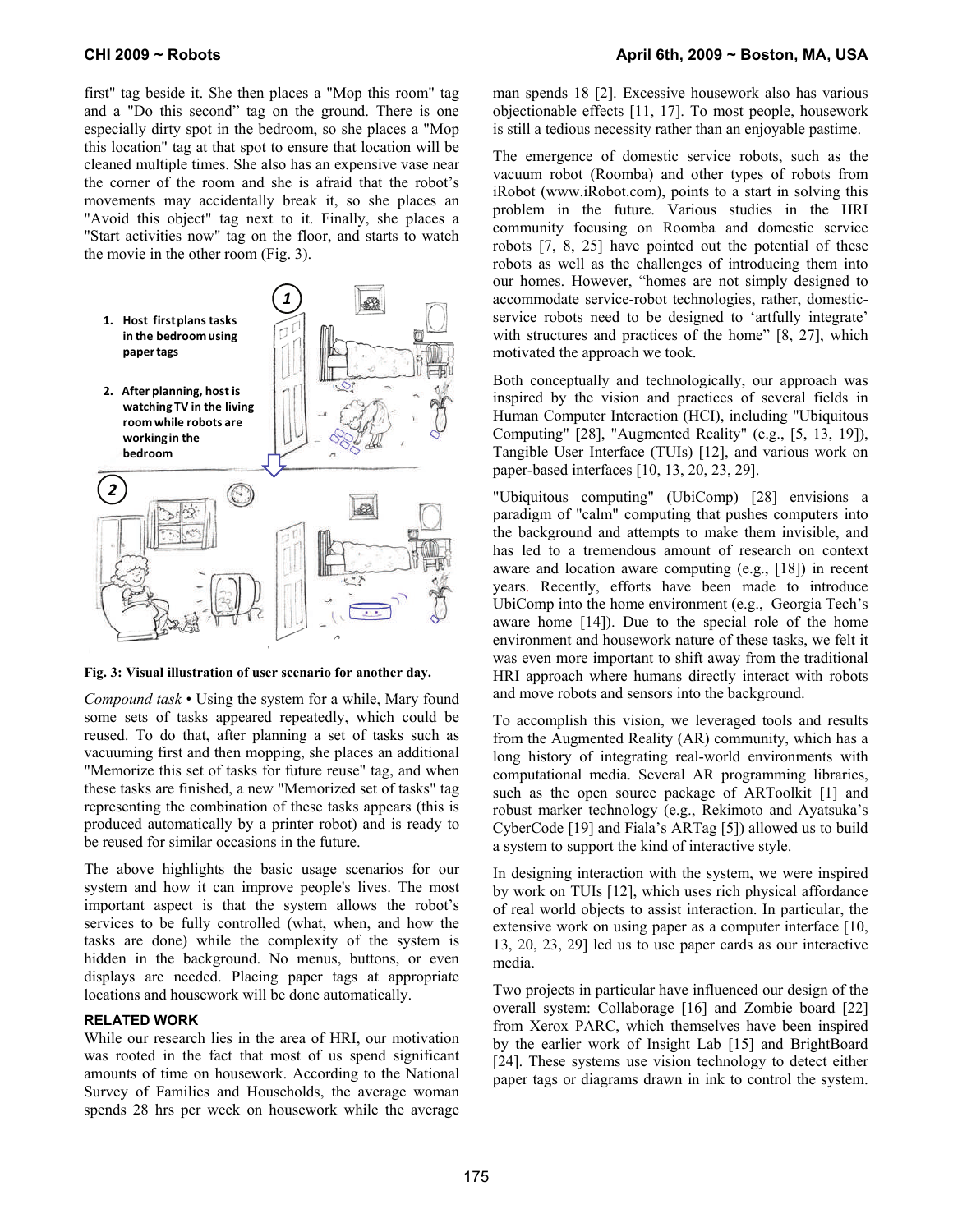Although these projects focused on whiteboard interactions, similar approaches can be adopted for our system.

While various work has inspired us, our research is nevertheless different. Compared with traditional *robotcentric* HRI approaches, our interaction focuses on tasks. Instead of interacting with robots, we use paper cards to interact with tasks and objects. The complexity of robots and the system are hidden in the background.

When compared with UbiComp, AR, and TUI, our research can be distinguished by using real-world artifacts to manipulate real-world objects and tasks. This is in contrast to the conventional approach of using specialized input devices (such as a mouse and keyboard) to manipulate objects in the virtual world (desktop computing), or using real-world environments or objects to augment or manipulate the digital world or digital objects (e.g., AR and TUI). Although the interaction regarding input in our approach is similar to both AR and TUI, the output or outcome of the system is different: instead of moving and manipulating bits and bytes, we move real objects using mobile robots.

Task-centric approach in tele-operation robots [4, 6] shares the goal of freeing the users from low-level control with our work. However, these systems still require the user to explicitly interact with the remote robot using a control console in front of the user. It assumes full attention of the operator during the task execution. Our goal is to make the user unaware of the robot as a physical entity. The user only leaves a command in the environment and tasks will be executed in the absence of the user.

# **PAPER TAG BASED INTERFACE**

Several factors influence our design of the paper tag interface: 1) Since our target users include housewives, this requires the interface to be simple enough for them to understand and use. 2) To cater the diverging needs of individuals, the interface also needs to be flexible enough to allow planning tasks in a variety of contexts. 3) To allow easy incorporation of future robotics technologies while minimize unnecessary learning efforts from users, the interface needs to be stable and extensible.

Considering all these factors, we designed a paper-tagbased interface inspired by the grammar of natural languages (such as English). Paper is used because of its tangible nature and long history of use, which makes it easy to understand and be manipulated. English as a natural language has long been used by people to communicating about daily tasks. In English grammar, tasks are generally described using the subject, verb, object, and modifiers (e.g., in a simple task such as "Mary vacuums this room at noon", the subject here is "Mary", the verb is "vacuum", the object is "this room's floor", and the modifier is "at noon").

However, to focus on tasks and objects, the subject in the task description is intentionally avoided. Only "verb", "object", and "modifiers" are used in our approach and are translated into *action tags*, *object tags*, and *modifier tags*, respectively. Under the new approach, the subject "Mary" from the previously task is omitted from the task description and the entire task is described as "this room needs to be vacuumed by noon" instead.

# **Tag design**

The design of the layout of the cards is similar to that of Collaborage [16]. The paper tags in our system serve a dual purpose: they both inform humans so that they know how to assign tasks easily and accurately, and the system itself about the nature of the tasks and where exactly these tasks are located. Natural language and intuitive image icons are used to communicate with humans while 2-D id-markers are used to instruct the system. There is an example of this design in Fig. 4.

Note that 2-D planar id-markers are not the only solution to providing identity, position, and orientation information on objects as well as that on robots to the system. Other methods, including magnetic fields, radio, active LED, and laser beacons can also be used. Nevertheless, passive marker patterns that can be detected by computer vision were chosen because they are the most simple and inexpensive.

We used proprietary 2-D planar id-markers, which were very similar to those in earlier work such as CyberCode [19], and ARTag [5]. A marker consisted of a 3x3 black and white matrix pattern within a black border with a white margin around it (Fig. 4 top left). Each marker was about 5 x 5 cm, which we managed to recognize each stably using a 960x720 resolution ceiling camera (2.5 m high) covering a 2.5 x 2 m region on the floor. Our system could uniquely identify 120 patterns with their orientations. We observed that it worked robustly in various illumination environments, sufficient for our initial study.

# **Type of tags**

Fig. 4 summarizes all tags supported by our current design. In addition to the previously-mentioned *action tags*, *object tags*, and *modifier tags*, a few special purpose tags are used to provide additional functions for the system. For convenience, in addition to organize tags into types, they were further divided into functional sets within types. Each set was labeled with a number in Fig. 4. A total of 14 functional tag sets are listed. We will use phrases of "set"  $+$ "a number" to refer to a particular tag set in our text (e.g., *set 1* refers to the "Vacuum this room" tag). Different types of tags were placed on different pages and highlighted with different colors. To make it easier for users, tags were organized in a binder.

# *Action tags*

Ideally, action tags can include all types of housework such as ironing, folding, hanging clothes, cooking meals, washing dishes, trimming plants in the garden, and cleaning the toilet. However, many of these tasks are difficult today even for the most advanced robots. Since the purpose of this project was to explore the paper-tag-based implicit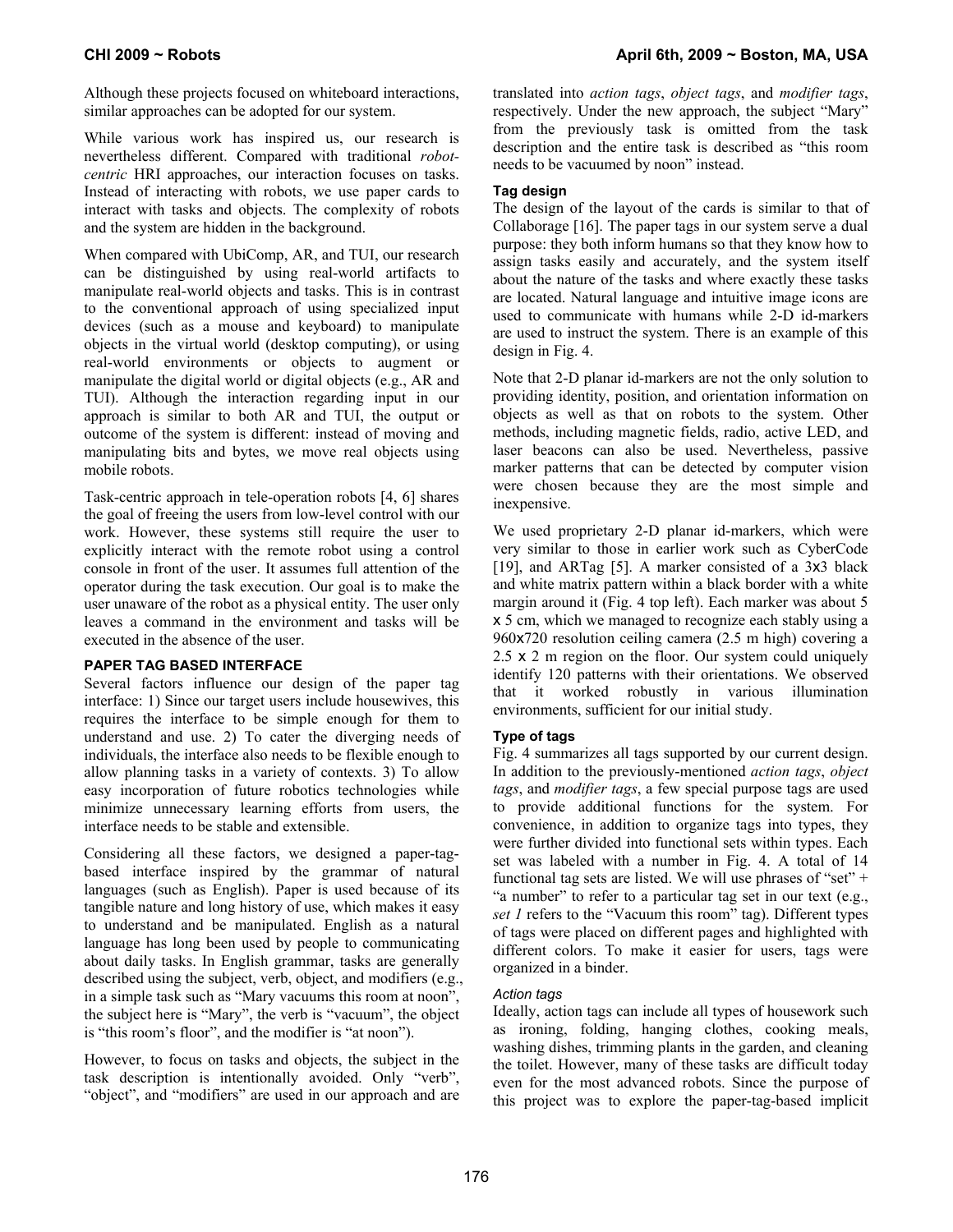robot control interface concept, we chose to implement and support several of the tasks (*vacuuming*, *mopping*, *delivery,*  and *avoidance*) in our exploratory design. We envision that new robots with new action tags can easily be incorporated into the system.



**Fig. 4: Top of this figure shows front and backside of tag and highlights its different regions. Remaining figures show all tags for current prototype. Tags are first classified into 4 main types, and further divided into 14 functional sets within types.** 

"*Vacuuming*" and "*mopping*" actions are straightforward as indicated by their names. Two types of vacuuming and mopping are supported. *Vacuum/mop this room* will accomplish roomwise cleaning, while *vacuum/mop this spot* will instruct the robot to clean a spot specified by a user either as a separate event or combined with room-wise cleaning to remove dirtier spots (Fig. 4, *set 1-4*). Delivery, where objects are moved by robots from the original place to required locations, can be classified into three types: 1) from one initial location to a destination (*one-to-one delivery*), 2) from one initial location to a number of destinations in sequence (*one-to-many delivery*), and 3) from a number of locations to one destination (*many-to-one delivery*).

Each of these delivery types follows examples from the real world. For example, "bring a chair from the bedroom to the living room" is an example of one-to-one delivery, "take the trash bin to the dumpster (location 1) in the morning and bring it back (location 2) in the afternoon" is an example of one-to many-delivery, and "collect all toys and put them in the toy bin" is an example of many-to-one delivery.

Since all three types of delivery involve more than one card, it is important for us to allow users to understand the three types of delivery behaviors.

*One-to-one* delivery is relatively straight-forward: the card associated with the starting position is labeled with "Transport this to 'Location X'" where X is any alphabetical letter and the card for destination is labeled "Location X" where letter X matches the send card it is paired with (Fig. 4, *set 6*).

*One-to-many* delivery is more difficult, since it is not easy to intuitively express this to users. After several design iterations, we chose the following labels. The starting card reads "Take this to 'Destinations'", while each of the destination cards was labeled "First destination", "Second destination", "Third destination" and so on (Fig. 4, *set 8*). It uses the metaphor of riding a bus, where it will stop at different bus stops on the way.

*Many-to-one* delivery uses a different metaphor, but is easy to understand. It uses a "Bring multiple 'items' here" card to represent the designation, and "Item 1", "Item 2", "Item 3" and following cards to represent the items that need to be brought to the destination (Fig. 4, *set 7*).

*Avoid tag:* It often occurs that there are certain areas in the household one want robots to avoid, such as locations with fragile or expensive objects. By placing an "avoid this object" tag beside an object, the system will prevent any robots from moving close to it. In terms of functionality, it is similar to the "virtual wall" included in the Roomba package where it prevents Roomba from crossing certain points (Fig. 4, *set 5*).

#### *Object tags*

Object tags are arguably unnecessary, since action tags can implicitly indicate the location of objects and the system in theory can intelligently infer these objects by analyzing the visual images. However, current vision-based recognition systems are not perfect: automatically recognizing all objects in the environment is difficult, especially if these objects can be moved and more than one object can have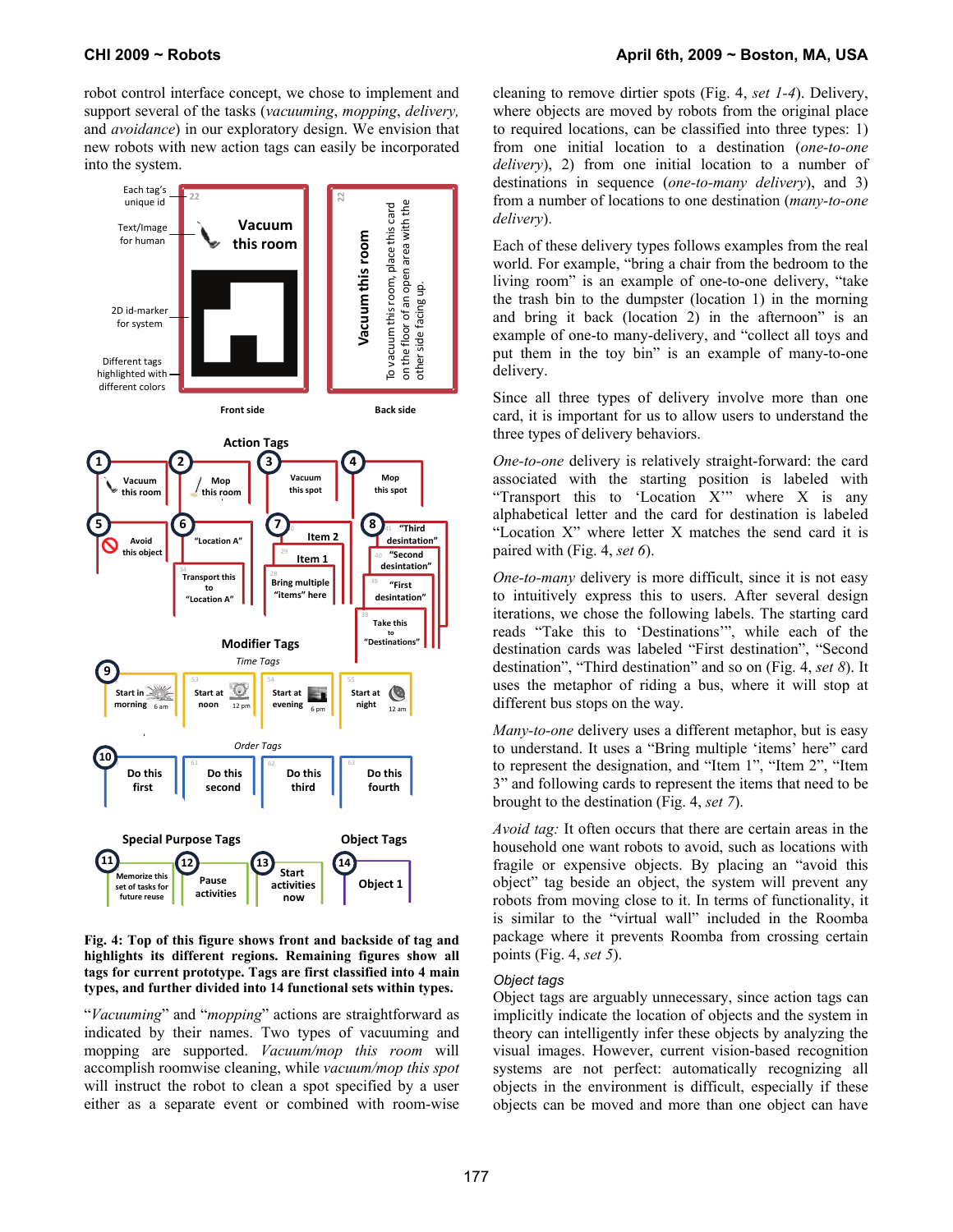similar shapes and color. To allow unique identification and tracking of these objects, we choose to explicitly tag them with object tags (Fig. 4, *set 14*). These object tags are preregistered and are printed on sticky paper so they can be easily applied to an object of interest. Note that this process only needs to be done once.

# *Modifier tags*

Modifier tags define the context of action, specifying when, where, and how the action is performed. The current implementation supports three types of modifier tags: *time tags*, *location tags*, and *order tags*. Each of them is briefly described below.

*Time tags* • (Fig. 4, *set 9*) Time tags define when actions happen. If no time tags are specified, actions will start at a default time specified by the system. When interviewing our users, we found out that most of them typically had only a few important timeslots, and people found general terms such as "morning", "noon", "evening", and "night" were more intuitive and easier to think about than precise terms such as 1:23 pm.

However, users often have different preferences, and to different people, their exact interpretation of the time concept such as "morning" or "evening" is different. To allow users to specify personalized time slots, we implemented a simple time-tag creation interface (see the accompanying video) where users could enter a convenient time and name and the system assigned a machine readable id to it. Users could print this out according to their needs.

*Location tags* • The location of an action is typically implicitly implied by the placement of the action tag in the physical world. However, certain actions (such as delivery) involve more than one location. Additional location tags are needed to specify target locations. Location tags are typically coupled with action tags and do not exist independently.

*Order tag* • (Fig. 4, *set 10*) Order tags help to specify the sequence of actions when several tasks are involved. For example, one can use order tags to ask the system to do vacuuming before mopping. We can use "Do this first", "Do this second", "Do this third" and so on to label the order tags.

#### *Special purpose tags*

In addition to the tags mentioned above, several special purpose tags are designed, including "memorize this set of tasks for future reuse" tag, "start activities now" tag, and "pause activities" tag.

*"Memorize this set of tasks for future reuse" tag* • (Fig. 4, *set 11*) So far, all the tags described have concerned simple tasks. However, it is important to allow users to group simple tasks into a higher-level compound task, and reuse it later. The challenge, however, is to come up with an intuitive design so that ordinary users (as opposed to computer scientists) can understand and use this in real life. Many design alternatives have been proposed, but many of them did not pass our user study. However, one particular design passed our user test, which is described here.

In this approach, users no longer have to "compose" a compound task. They simply plan their tasks as usual. If they like their planning and want to use it later, they simply apply this card to tell the system to save the entire set of actions into a preset. To help the user to reuse this compound task, the system will print out a new tag with all the task descriptions printed on the back of the card, and this card can then be used as a handle to represent all the tasks the user wants to perform in a group. Note that this process can be done hierarchically, and a compound task that is made of other compound tasks is also possible.

Due to assistance from object tags, the system can uniquely remember objects involved in a compound task even if their location has changed. This provides some intelligence and robustness to the compound tasks. For example, if a compound task involves moving several objects to multiple locations, even if the initial object locations have been changed, the system can still find these objects and deliver them to the required locations specified by the compound task.

*"Start activities now"* tag • (Fig. 4, *set 13*) Although our system was designed for asynchronous interaction, this tag provides some real-time interactive capabilities. As soon as the system detects this tag, even if the image in the camera has not been stabilized, the system will start the activities immediately. This can be useful when immediate action is preferred.

*"Pause activities" tag* • (Fig. 4, *set 12*) We encouraged users to use robots while they were away from home. We did not preclude them from using them while at home. This was especially useful if some rooms were unoccupied and could be left for robots to do their work. In such cases, human hosts may occasionally want to interrupt robots' activities if they want to use these rooms again. The "Pause activities" card was designed to serve this purpose. This card, together with the "Start tasks now" tag, once recognized by the system is executed immediately, regardless of whether any human motions are detected. Note that a "Resume activities" tag is not necessary since it can be implicitly indicated by removing the "Pause activities" card.

In summary, these are the basic cards supported by our system. They enable users to carry out various simple tasks in different configurations as well as compound tasks that are composed of simple or compound tasks. What we presented here obviously does not cover all the possible actions and configurations for performing domestic services; however, the overall design and the classification system provide a framework that can be extended in the future. In the next section, we will describe the overall system architecture as well as implementation details.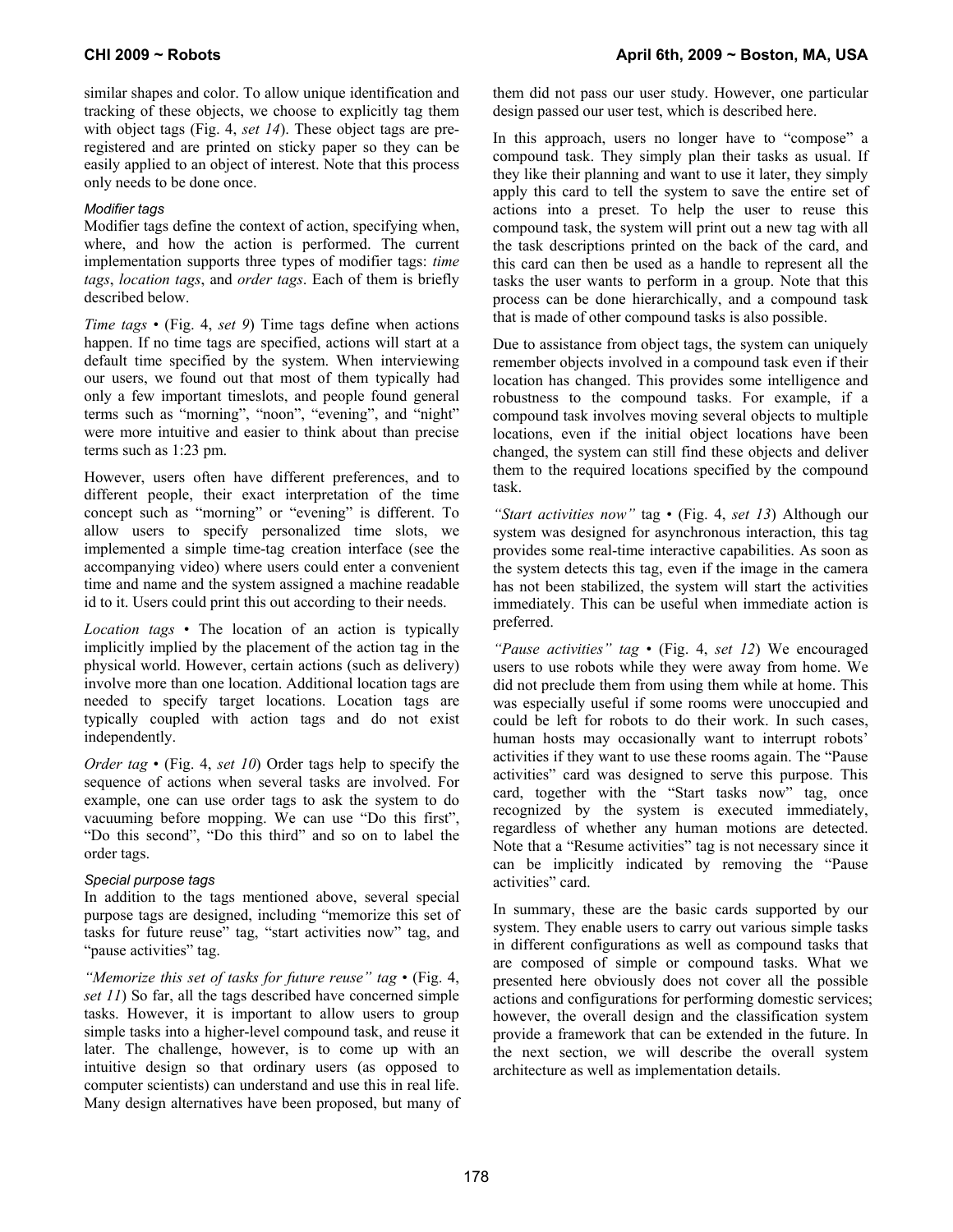

**Fig. 5: Overall system architecture.** 

#### **SYSTEM ARCHITECTURE AND IMPLEMENTATION**

#### **Overall system setup**

The entire system hardware consists of sensors, computers, speakers, and robots (Fig. 5). The sensors are Logitech QuickCam® Pro for notebooks installed on the ceiling 2.5 meters above the floor. In the current implementation, they are connected to computers using extended USB cables. In the future, wireless connection is certainly preferred. Each camera covered an area of (2.5 x 2 m); with a combination of four cameras, a total area of 20  $m^2$  (5 x 4 m) was covered. Each camera had 960x780 resolution, and is capable of detecting markers with the size of 4.5 x 4.5 cm. The cameras are set up so that images slightly overlapped to allow image calibration and combination using the markers. The current implementation uses two computers connected via a TCP/IP network. The first has wireless receptors and is responsible for communicating with robots via Bluetooth.

#### **Types of robots**

All robots are products of iRobot Corporation. Of these, the vacuum robot (Roomba) and mopping robot (Scooba) are commercial robots (Fig. 6, top right) while the others are the modified use iRobot Create (Fig. 6, top left). According to their functionality, they can be roughly divided into working robots (robots that do actual housework) and administrative robots (robots that support other robots).

#### *Working robots*

Working robots include Roomba (vacuuming), Scooba (mopping), and delivery robots (iRobot Create), which do the vacuuming and mopping, and deliver objects. We turned off default automatic behavior (e.g., vacuuming while moving randomly) and directly controlled them using low-level control commands such as move forward and spin left. Vacuuming and mopping are relatively simple. The system simply moves the robot to the target location, turns on the vacuum or mop, and then moves it so that it covers the target area while avoiding obstacles. Delivery is a bit more involved. The system first moves the robot behind the target object and then moves the robot toward the target location. The system continuously tracks the position of the robot and target object and adjusts its direction of movement when necessary.



**Fig. 6: At top are photos of various robots from iRobot used in project. At bottom are card pickup robot and mobile printer robot modified using iRobot Create.** 

#### *Administrative robots*

The administrative robots include a printer robot and a card pickup robot. The printer robot is made of an iRobot Create robot with an HP Officejet H470B Mobile Printer attached to its back (Fig. 6, bottom left). The printer can be remotely controlled to print out card-size notes to be dropped on the ground by the iRobot Create. The printer robot has two uses as described earlier: 1) it could print out compound task tags as requested by the user and 2) it could also print out error messages to be dropped at the location where the error occurred.

The card pickup robot is also modified using an iRobot Create. In the current implementation, it is simply installed with a number of strong magnets in its extension and it picks up cards (with thin metal attached) using magnetic force as it moves over these cards (Fig. 6, bottom right). Due to this restriction, if users want to automatically pick up the cards, they can only be placed on the ground.

#### **Working together**

The system works in the following way. Using these tags is straightforward as described earlier in the usage scenarios. While a user is placing the tags, if none of the special tags that required immediate action were found (such as "Start activities now" or "Pause activities"), the system waits until the image stabilizes before instructing robots. This is similar to the design of the Collaborage system [16].

The recognition algorithm works as follows. The system needs to first group the cards into various tasks, and then prepare a plan for the robots to execute them. As previously described, a task may be defined by a number of cards representing the verb, object, and modifiers. Of these, the central piece is the "verb", which is the action tag. The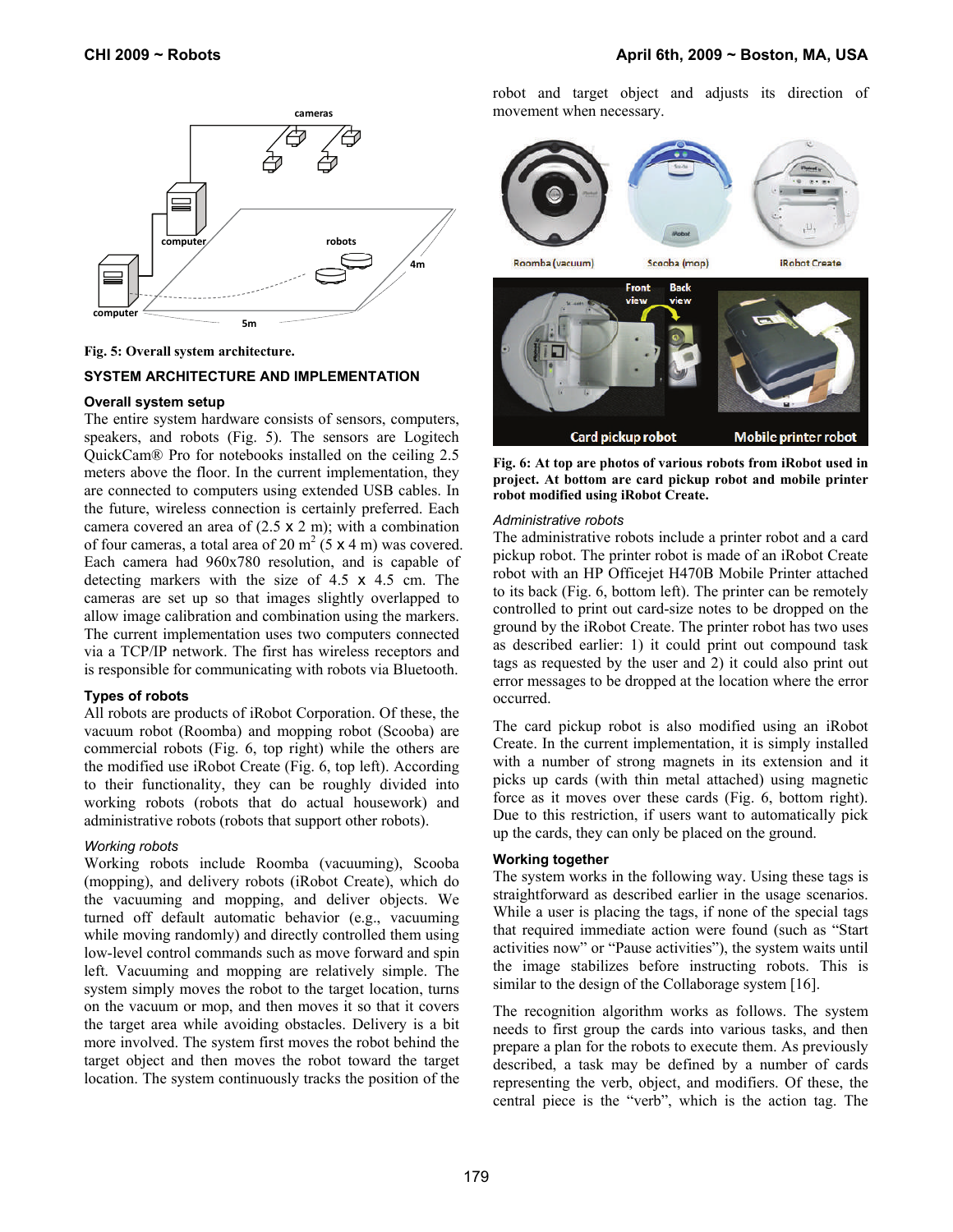system will first identify all the actions tags, and associate other cards with each of the action cards based on the distance to them.

Once all the tasks are defined and remembered, the system then brings out the card-pickup robot to collect all the cards, (except the "avoid object" card since the purpose of this card is to prevent any robots from getting close to this object, and collecting it using a robot defeats this purpose). After that, the system then brings out the appropriate robots to perform various tasks, such as vacuuming, mopping, and delivery.

If any errors occur during these, the system will remember the location (indicated by the robot, which is also equipped with traceable object tags), and once all the activities have finished, the system will bring out the printer robot to print an error message at the exact location where the error occurred. Finally, if it is a compound task, the system will ask the printer robot to print out a new tag and drop it at the same location as the "Memorize this set of tasks for future reuse" tag is dropped.

# **USER STUDIES**

# **Early stage exploratory evaluation**

Early in our design stage, in addition to analyzing results from the National Survey of Families and Households [2], and various survey results on domestic robots [7, 8, 25], we also conducted semi-structured interviews with six participants (one male and five females with ages ranging from 21 to 64, with a mean of 35.8. Three of them were married and one had children). These interviews taught us about their current living conditions and habits, and how they wanted to use our proposed system. A preliminary design for the paper tags were also presented to them for feedback. Interviews (each lasting about two hours) were conducted on separate days over the course of two weeks, during which we incorporated their feedback to iteratively refine the design of the paper tags.

This early exploratory evaluation helped us in many ways. First, it provided us with a better understanding of what people need and how our system can fit into their lives. Our interviewees helped us to confirm many of our initial ideas while clarifying some of our misperceptions.

All interviewees liked the asynchronous model of completing housework. Many of them spent a significant amount of time outside the home. They thought having their housework done while they were away was a great idea. We learned that most of them did both opportunistic cleaning as well as scheduled cleaning, consistent with the previous survey results [8]. Scheduled cleaning typically occurs on the weekend, while opportunistic cleaning can happen at any time.

We were originally more interested in spot-oriented cleaning, but our interviewees taught us that most people only undertake room-based or house-based vacuuming or mopping. Isolated spot-oriented cleaning occurs less and is often dealt with in real time while our system is designed for asynchronous interaction; however, during the cleaning process, certain areas are often dirtier and require more cleaning, so it would be useful to ask robots to perform additional cleaning at these spots.

Second, the feedback from interviewees helped us greatly improve the design of our paper tags. Most of the tags (such as vacuuming, one-to-one delivery, and finish by morning tags) were conceptually simple and took only two to three iterations before an intuitive design was found and approved by all users. However, one type of tag, the compound-task tags, was much more challenging before we came up with an intuitive solution that could easily be understood by users.

These early explorations provided us with valuable feedback on the design of the *Magic Cards* interface. To find out the usability issues of the entire system, we also performed an evaluation with the working prototype, which is described below.

# **Evalution of the working prototype**

# *Participants*

As soon as the system is implemented, 8 more participants (all females with ages ranging from 21 to 52, with a mean of 31.5) were invited to participate in the user study. Three of them are single; five are married; four are housewives; and three have children. Participants received \$20 per hour for taking part in our study.

# *Setup and procedure*

The study involves three steps. 1) *Questionnaire* 2) *Paper tag evaluation* 3) *Using paper tags to complete tasks in a simulated home environment.* Hardware and software setup is exactly as described earlier. *Questionnaire* collects background information such as demographic information, living condition and habits, housework duties and types of work they want robots to help. *Paper tag evaluation* aims to further test the intuitiveness of the supported tags. Users were presented with 13 sets of tags (except object tags) after a brief introduction of the general purpose of the project. They were then asked to write down the meaning and usage of these tags based on the text and image presented on the front side of a tag, text from the backside was not provided. Once they finished, they proceeded to step 3 and were asked to use these tags to complete a few tasks in the simulated home (Fig. 1). Instructions to tasks were given in everyday language (e.g., "moving this box there") with words directly from tag names purposely avoided. They started with simple tasks followed by more advanced tasks. Simple tasks included: vacuum, mop, and various types of delivery. Advanced tasks included combinations of simple tasks in different time and order. To save time, time based interaction were accelerated using a much short interval. After going through the planned tasks, users were asked to suggest their own tasks using the provided tags. All three steps, including break time, lasted about two hours for each participant.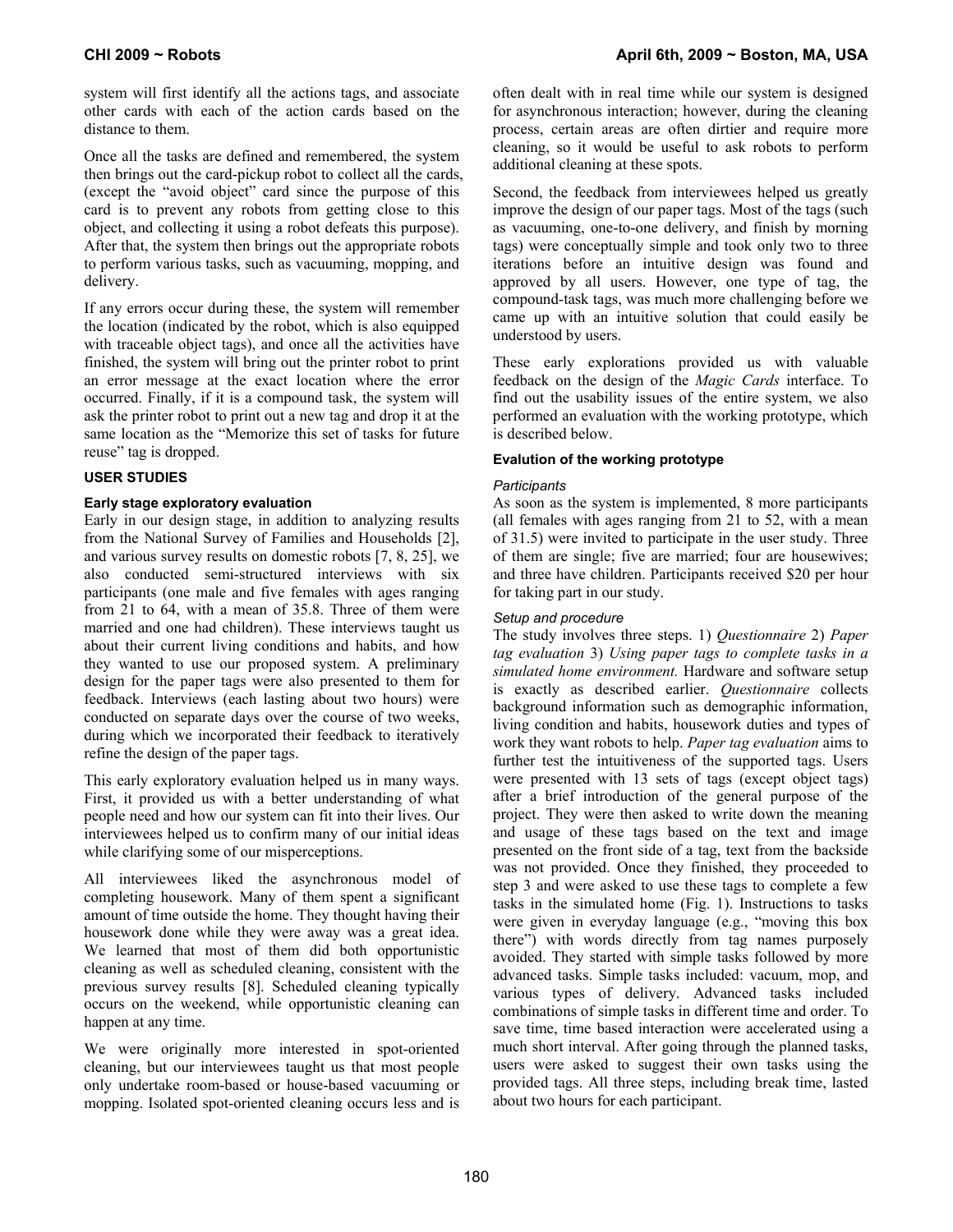#### *Results and observations*

Overall, users did very well in understanding the meaning of tags in step 2. 6 out of 8 users correctly interpreted the meaning of all 13 groups of cards. Two users misinterpreted the meaning for tag *set 8* (*one-to-many* delivery), and one of them also did not understand *set 11* (compound task). Their misinterpretations were not far from the correct meaning. One user interpreted *set 8* as distributing multiple mails to multiple persons, while the other person thought it was used to deliver an object to one of the destinations, instead all destinations in sequence. The person who did not understand the meaning of compound task tag simply wrote that she cannot imagine a scenario of how to use it.

All participants also did a great job in planning the tasks using paper tags in the simulated home environment. Interestingly, users found advanced tasks not more difficult to plan than simple tasks. All of them mentioned that it was straightforward to use them.

Users created some interesting compound tasks with the tags. For example, one subject suggested an interesting cleaning routine by combining delivery tags, vacuum-spot tags, and order tags. She first placed a delivery tag to move the toy bin to the side, a vacuum-spot tag to clean the area previously covered by the toy bin, and another delivery tag to move the toy bin back to the original location.

In the post experiment interview, users' response for the paper tag interface was very positive. All users highly applauded the simplicity of our paper-tag based interface. Many participants suggested that our interface is simple enough for elderly to use. This is further indicated by positive feedback received from the oldest participant in this study: a 52-year old housewife, self described as "terrible at any kind of instructions". She highly praised the simplicity and intuitiveness of the paper-tag-based interface which allows her to plan tasks without hitting a single button. She was self-described as hesitant to touch any buttons in fear of any undesirable consequences, but much more comfortable to handle and place paper cards because they seemed safe and harmless. She envisioned that our system would be useful for elderly and disabled to remain independence and perform housework by themselves.

While being aware of the limitations of the current system, users were surprised about the versatility of the system. By combining several tags, many potential useful tasks could be planned easily. Many expressed high interest in purchasing the system if it becomes available.

Compared with the positive responses, perhaps we, as researchers, were more interested in any problems and concerns found from the user study since these will lead to future improvements. One concern with the paper-tag interface was possible misuse by small children, as pointed out by the two users with small children. To them, cards cannot be left on the ground unattended. Cards also need to be big enough so their children cannot easily swallow them, and need to be made of harmless material such as soft plastic to avoid any safety hazard. It is often essential to immediately collect these cards after planning, and as an extra precaution, they wanted to ensure all cards were collected before leaving home. In addition, they preferred to have the robots work while their children were not at home.

The use of multiple robots to complete different tasks is often a concern for users living in small apartments or houses. They prefer an all-encompassing robot that is capable of doing all tasks instead of using multiple robots. The use of many cameras in the environment also raises concerns for users who rent their abodes since mounting cameras to the ceiling may not be permitted by their landlords, and for aesthetics, they prefer cameras to be invisible. Instead of mounting cameras within the environment, future systems may consider using nonvision-based sensors or using robots equipped with a vision system that is capable of detecting tags in the environment.

During the course of the study, we experienced some surprising errors. Roomba may get stuck in an enclosed area or accidently bump into another robot and cause the robot to reset itself. Communication with robots is via a Bluetooth connection and this may break down unexpectedly if battery power is running low. Considering that all these errors happened in a controlled environment, errors are unavoidable in more complex real-life situations. Currently, these errors are handled by more experienced technical people. How to implement an automatic errorrecovery system (possibly by creating specialized rescue robots) can be an interesting and promising research topic for the future.

# **LIMITATIONS**

As an exploratory project, this nevertheless had a number of limitations. The current system uses id-markers and computer vision to track these tags, which makes it vulnerable to occlusion problems as well as illumination conditions. The subjects need to be careful where they place the paper tags and when the tasks can be done (e.g., the current system does not work at night without lights). In the future, paper tags may be replaced by more advanced technologies such as Ubisense [3].

The robots used in this project are also primitive. These robots can only move on the ground level with a smooth surface. They have limited power and cannot support the delivery of large and heavy objects. Many advanced robots that are capable of walking, climbing the stairs, or imitating various human behaviors are being developed or already exist in laboratories or factories. These can be used to enhance our system to complete more interesting and complex tasks in the future.

While encouraged by the overall positive feedback, the raised concerns reconciled the earlier point that homes are not simply designed to accommodate service robot technologies; they need to be 'artfully integrate' with structures and practices of the home. While our user studies gathered initial evidence, further investigation in real home